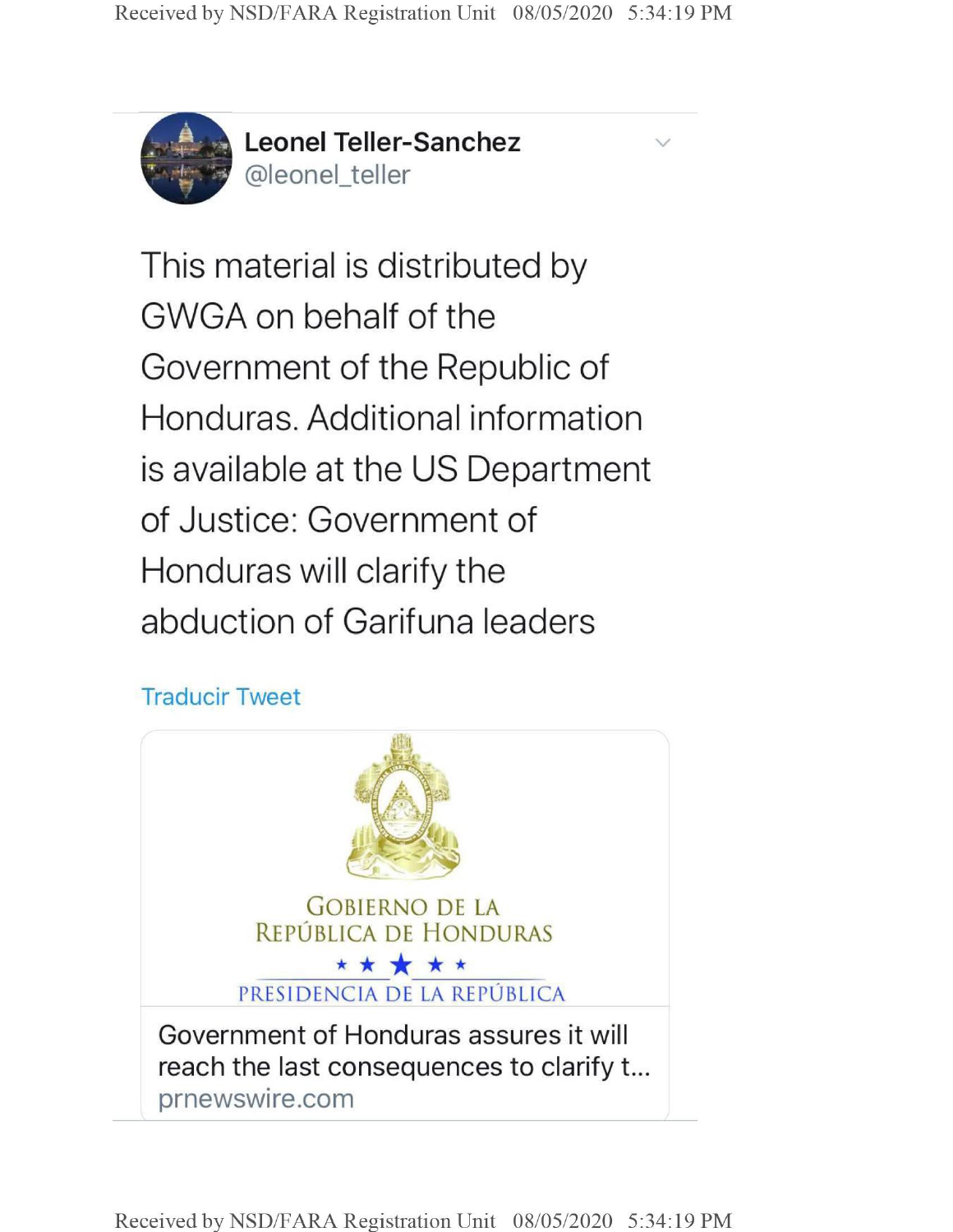

**Leonel Teller-Sanchez** @**1**... • **3m** @POTUS @VP @SpeakerPelosi @DHS\_Wolf @USAmbOAS @SenatorRisch @SenatorMenendez @marcorubio @SenatorCardin @SenJeffMerkley @RepEliotEngel @RepMcCaul @RepRooney @HouseForeign @SenateForeign Government of Honduras will clarify the abduction of Garifuna leaders

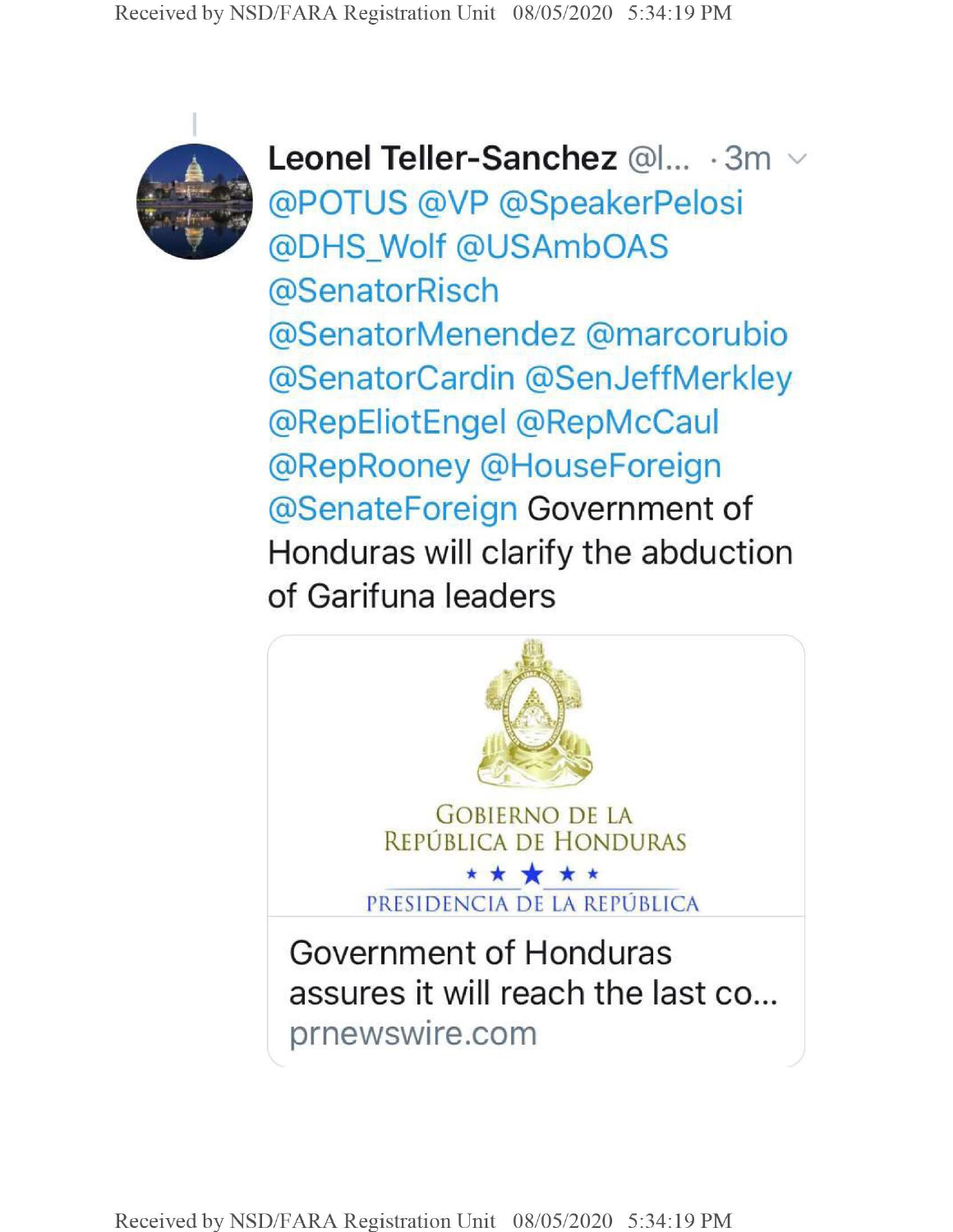## Government of Honduras assures it will reach the last consequences to clarify the abduction of Garifuna leaders



NEWS PROVIDED BY **The Government of the Republic of Honduras —** Jul 31, 2020,19:39 ET

TEGUCIGALPA, Honduras, July 31, 2020 /PRNewswire/ -- The Government of Honduras, through its security, defense and human rights bodies, in close coordination with the Public Ministry, an institution free from all political interference, announced that a specialized operational team is working on the case of the illegal deprivation of liberty of the 4 citizens members of the Garifuna community.

The Garifuna leaders Alberth Snaider Centeno, Milton Joel Martinez, Suami Aparicio Mejia García and Gerardo Mizael Róchez Cálix were kidnapped this last July 18 and their whereabouts are unknown.

The Executive Power has made available to the Public Ministry all its technical, scientific and logistical capacities to clarify the crime and find the material and intellectual responsible.

On July 22, as a result of that combined effort, the arrest of a person allegedly linked to the abduction was achieved. Likewise, other important advances have been made in the investigation for clarifying this highly reprehensible action against 4 Honduras citizens.

Received by NSD/FARA Registration Unit 08/05/2020 5:34:19 PM